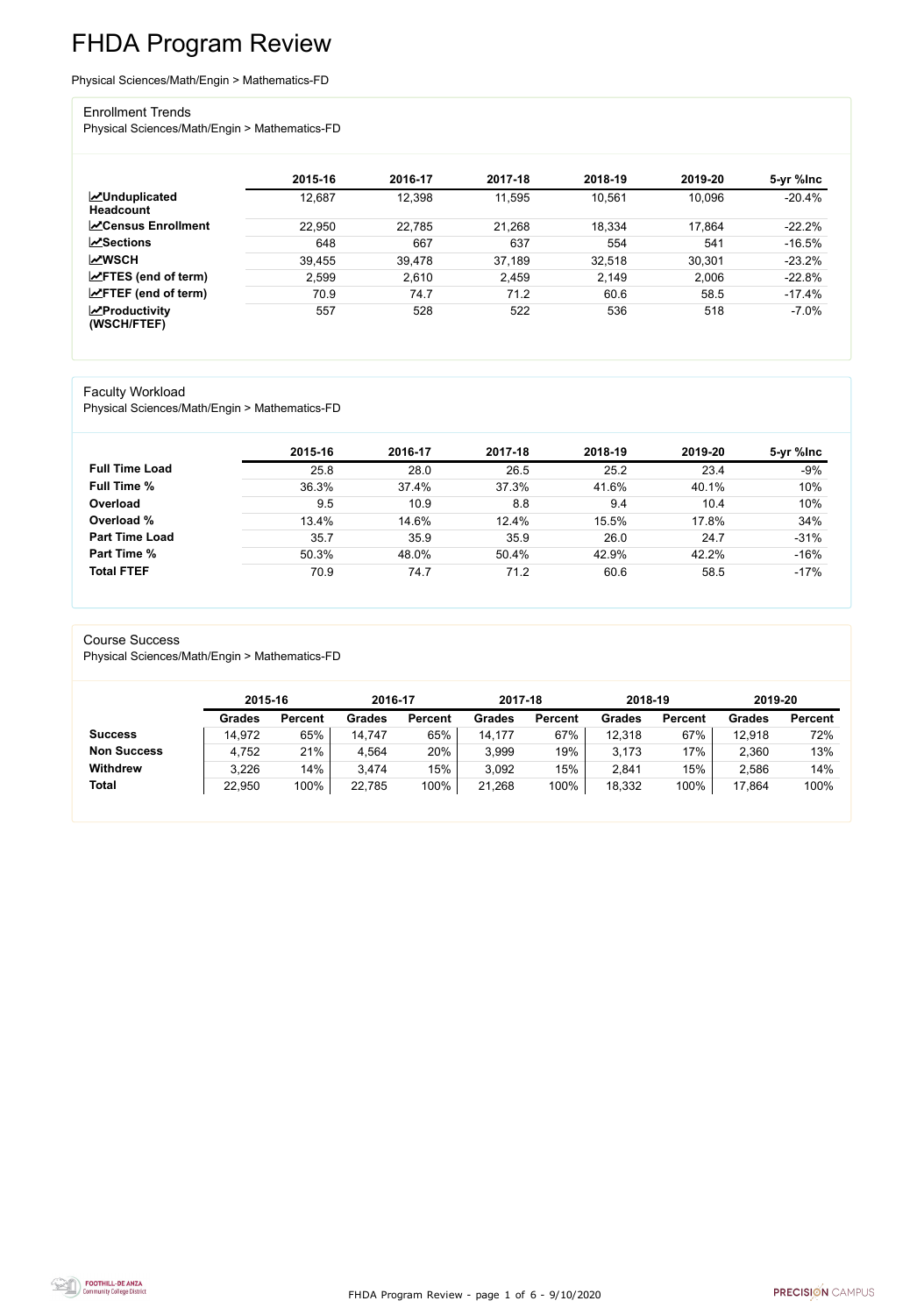FHDA Program Review - page 2 of 6 - 9/10/2020



### Course Success for African American, Latinx, and Filipinx Students

### Course Success for Asian, Native American, Pacific Islander, White, and Decline to State Students

|                    |               | 2015-16        |               | 2016-17        |               | 2017-18        | 2018-19          |                | 2019-20 |                |
|--------------------|---------------|----------------|---------------|----------------|---------------|----------------|------------------|----------------|---------|----------------|
|                    | <b>Grades</b> | <b>Percent</b> | <b>Grades</b> | <b>Percent</b> | <b>Grades</b> | <b>Percent</b> | <b>Grades</b>    | <b>Percent</b> | Grades  | <b>Percent</b> |
| <b>Success</b>     | 4,471         | 54%            | 4,690         | 55%            | 4,366         | 56%            | 3,133            | 53%            | 3,146   | 58%            |
| <b>Non Success</b> | 2,380         | 29%            | 2,248         | 26%            | 2,043         | 26%            | .466             | 25%            | 1,153   | 21%            |
| <b>Withdrew</b>    | .425          | 17%            | .551          | 18%            | 1,357         | $17\%$         | $^{\circ}$ , 268 | 22%            | 1,118   | 21%            |
| <b>Total</b>       | 8,276         | 100%           | 8,489         | 100%           | 7,766         | 100%           | 5,867            | 100%           | 5,417   | 100%           |

|                    | 2015-16       |                | 2016-17       |                | 2017-18       |                | 2018-19       |                | 2019-20       |                |
|--------------------|---------------|----------------|---------------|----------------|---------------|----------------|---------------|----------------|---------------|----------------|
|                    | <b>Grades</b> | <b>Percent</b> | <b>Grades</b> | <b>Percent</b> | <b>Grades</b> | <b>Percent</b> | <b>Grades</b> | <b>Percent</b> | <b>Grades</b> | <b>Percent</b> |
| <b>Success</b>     | 10,501        | 72%            | 10,057        | 70%            | 9,811         | 73%            | 9.185         | 74%            | 9,772         | 79%            |
| <b>Non Success</b> | 2,372         | 16%            | 2,316         | 16%            | 1,956         | 14%            | ,707          | 14%            | 1,207         | 10%            |
| <b>Withdrew</b>    | 1,801         | 12%            | 1,923         | 13%            | 1,735         | 13%            | .573          | 13%            | .468          | 12%            |
| <b>Total</b>       | 14,674        | 100%           | 14,296        | 100%           | 13,502        | 100%           | 12,465        | 100%           | 12,447        | 100%           |
|                    |               |                |               |                |               |                |               |                |               |                |

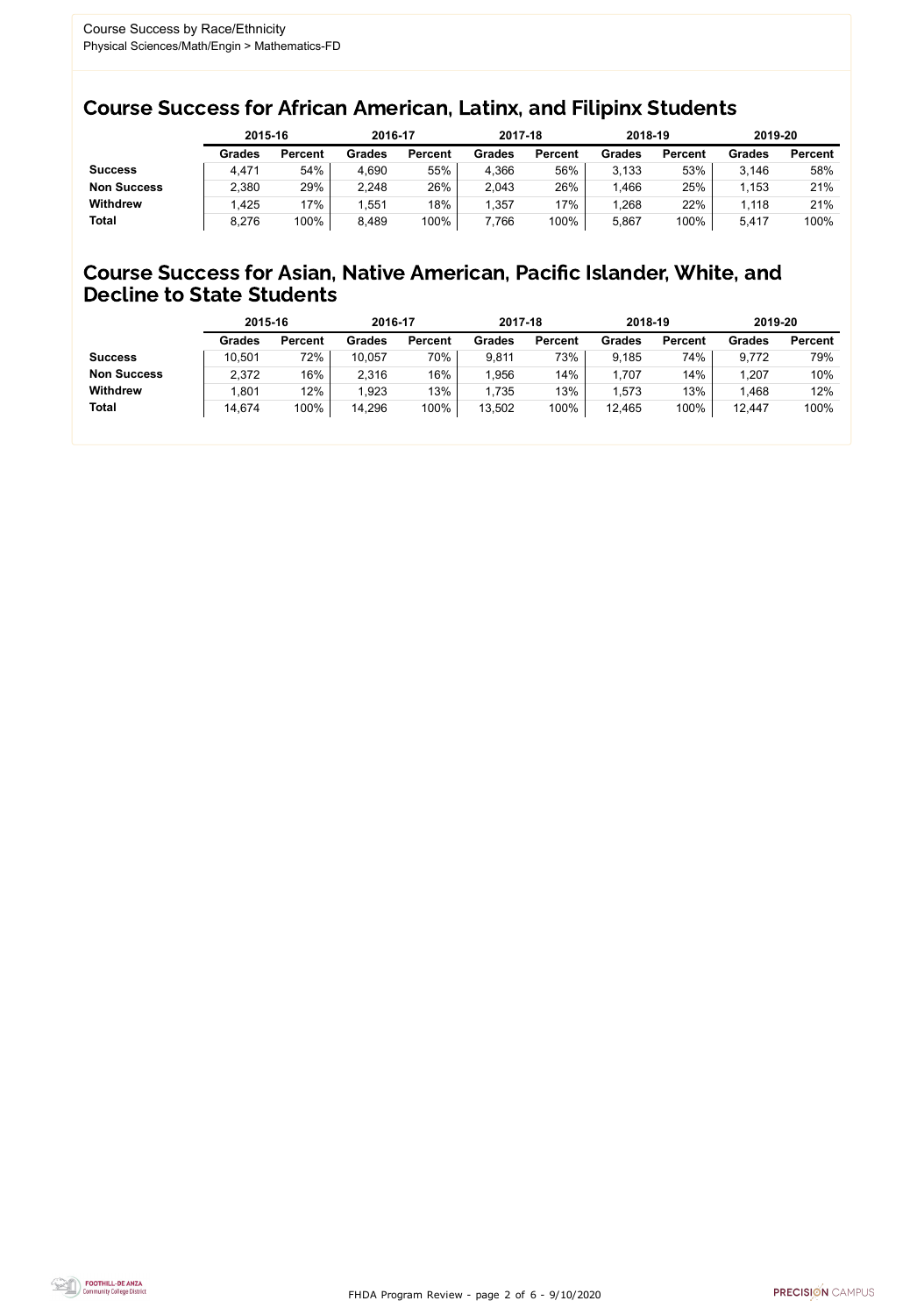FHDA Program Review - page 3 of 6 - 9/10/2020



Some courses may continue to be listed but no longer have data due to renumbering or because the course was not offered in the past five years.



### by Gender

|                     |        | 2015-16        |        | 2016-17        |        | 2017-18        |        | 2018-19        |        | 2019-20        |  |
|---------------------|--------|----------------|--------|----------------|--------|----------------|--------|----------------|--------|----------------|--|
|                     | Enr    | <b>Percent</b> | Enr    | <b>Percent</b> | Enr    | <b>Percent</b> | Enr    | <b>Percent</b> | Enr    | <b>Percent</b> |  |
| Female              | 9,854  | 43%            | 9,711  | 43%            | 8,921  | 42%            | 7,490  | 41%            | 7,260  | 41%            |  |
| <b>Male</b>         | 12,955 | 56%            | 12,918 | 57%            | 12,227 | 57%            | 10,732 | 59%            | 10,483 | 59%            |  |
| <b>Non-Binary</b>   |        | 0%             |        | 0%             | 0      | 0%             | 4      | $0\%$          |        | 0%             |  |
| <b>Not Reported</b> | 141    | $1\%$          | 156    | $1\%$          | 120    | 1%             | 108    | 1%             | 118    | $1\%$          |  |
| <b>Total</b>        | 22,950 | 100%           | 22,785 | 100%           | 21,268 | 100%           | 18,334 | 100%           | 17,864 | 100%           |  |

# by Ethnicity

|                         | 2015-16 |                | 2016-17 |                | 2017-18 |                | 2018-19 |                | 2019-20 |                |
|-------------------------|---------|----------------|---------|----------------|---------|----------------|---------|----------------|---------|----------------|
|                         | Enr     | <b>Percent</b> | Enr     | <b>Percent</b> | Enr     | <b>Percent</b> | Enr     | <b>Percent</b> | Enr     | <b>Percent</b> |
| <b>African American</b> | 865     | 4%             | 874     | 4%             | 818     | 4%             | 548     | 3%             | 534     | 3%             |
| Asian                   | 10,590  | 46%            | 10,405  | 46%            | 9,784   | 46%            | 9,332   | 51%            | 9,227   | 52%            |
| <b>Filipinx</b>         | .643    | 7%             | 1,631   | 7%             | 1,392   | 7%             | 1,121   | 6%             | 1,040   | $6\%$          |
| Latinx                  | 5,768   | 25%            | 5,984   | 26%            | 5,556   | 26%            | 4,199   | 23%            | 3,843   | 22%            |
| <b>Native American</b>  | 53      | $0\%$          | 74      | 0%             | 79      | 0%             | 68      | $0\%$          | 41      | 0%             |
| <b>Pacific Islander</b> | 161     | $1\%$          | 170     | $1\%$          | 156     | $1\%$          | 106     | 1%             | 106     | $1\%$          |
| White                   | 3,356   | 15%            | 3,267   | 14%            | 3,217   | 15%            | 2,717   | 15%            | 2,574   | 14%            |
| <b>Decline to State</b> | 514     | 2%             | 380     | 2%             | 266     | $1\%$          | 243     | $1\%$          | 499     | 3%             |
| <b>Total</b>            | 22,950  | 100%           | 22,785  | 100%           | 21,268  | 100%           | 18,334  | 100%           | 17,864  | 100%           |

### by Age

|              | 2015-16 |                | 2016-17 |                | 2017-18 |                | 2018-19 |                | 2019-20 |                |
|--------------|---------|----------------|---------|----------------|---------|----------------|---------|----------------|---------|----------------|
|              | Enr     | <b>Percent</b> | Enr     | <b>Percent</b> | Enr     | <b>Percent</b> | Enr     | <b>Percent</b> | Enr     | <b>Percent</b> |
| 19 or less   | 7,708   | 34%            | 7,341   | 32%            | 6,399   | 30%            | 5,997   | 33%            | 6,242   | 35%            |
| $20 - 24$    | 11,762  | 51%            | 11,924  | 52%            | 11,261  | 53%            | 9,276   | 51%            | 8,662   | 48%            |
| 25-39        | 3,109   | 14%            | 3,139   | 14%            | 3,277   | 15%            | 2,755   | 15%            | 2,679   | 15%            |
| $40 +$       | 371     | 2%             | 381     | 2%             | 331     | 2%             | 306     | 2%             | 281     | 2%             |
| <b>Total</b> | 22,950  | 100%           | 22,785  | 100%           | 21,268  | 100%           | 18,334  | 100%           | 17,864  | 100%           |

## by Education Level

|                           | 2015-16 |                | 2016-17 |                | 2017-18 |                | 2018-19 |                | 2019-20 |                |
|---------------------------|---------|----------------|---------|----------------|---------|----------------|---------|----------------|---------|----------------|
|                           | Enr     | <b>Percent</b> | Enr     | <b>Percent</b> | Enr     | <b>Percent</b> | Enr     | <b>Percent</b> | Enr     | <b>Percent</b> |
| <b>Bachelor or higher</b> | 363     | 2%             | 413     | $2\%$          | 431     | 2%             | 481     | 3%             | 512     | 3%             |
| <b>Associate</b>          | 344     | $1\%$          | 370     | 2%             | 384     | 2%             | 299     | 2%             | 341     | 2%             |
| <b>HS/Equivalent</b>      | 20,436  | 89%            | 20,205  | 89%            | 18,748  | 88%            | 16,017  | 87%            | 15,566  | 87%            |
| <b>All Other</b>          | 1,807   | 8%             | 1,797   | 8%             | 1,705   | 8%             | ,537    | 8%             | 1,445   | 8%             |
| <b>Total</b>              | 22,950  | 100%           | 22,785  | 100%           | 21,268  | 100%           | 18,334  | 100%           | 17,864  | 100%           |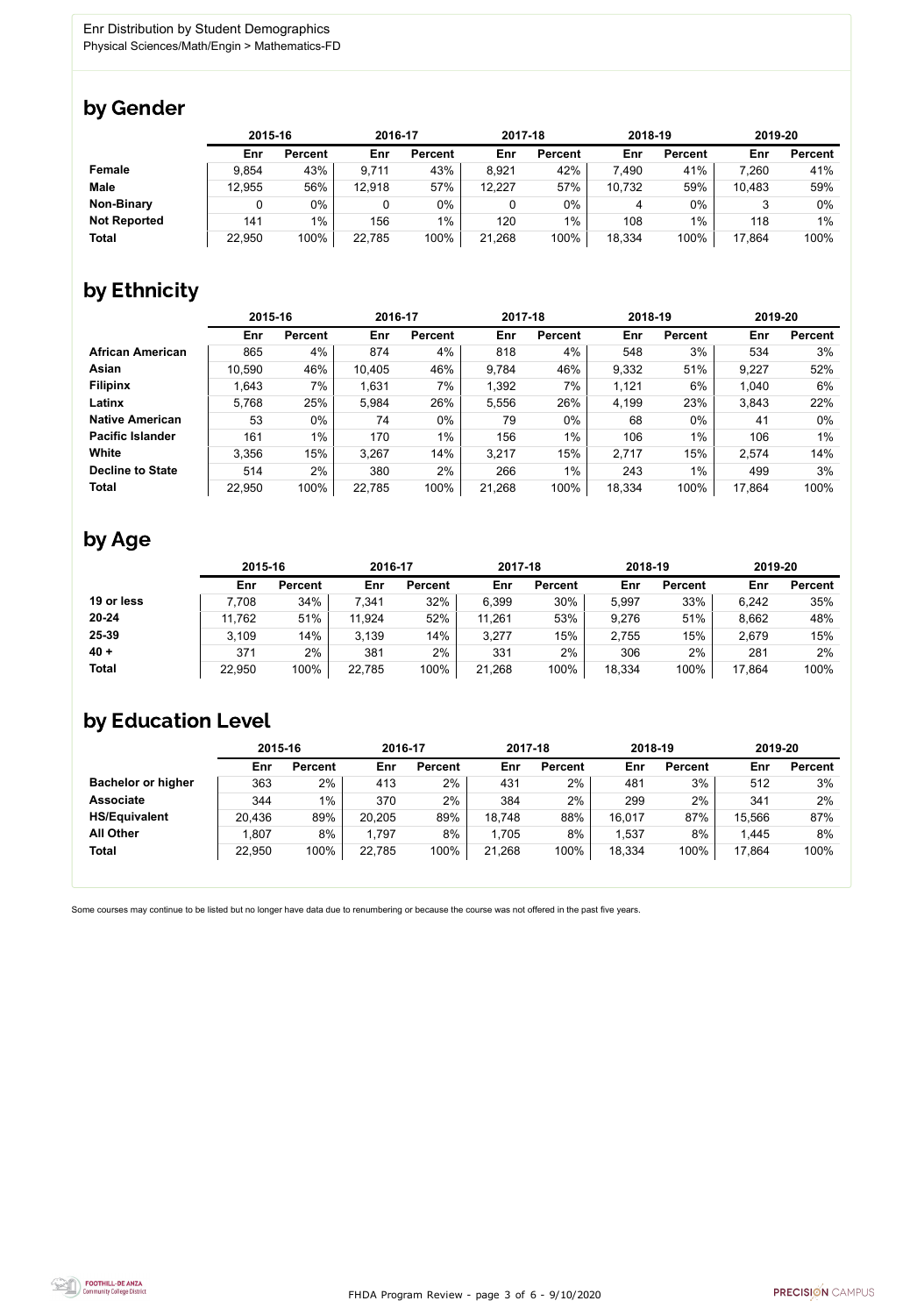FHDA Program Review - page 4 of 6 - 9/10/2020



### Success Rates by Gender Physical Sciences/Math/Engin > Mathematics-FD

|                     |                | 2019-20        |                    |                |                 |                |               |                |  |  |  |  |  |  |
|---------------------|----------------|----------------|--------------------|----------------|-----------------|----------------|---------------|----------------|--|--|--|--|--|--|
|                     | <b>Success</b> |                | <b>Non Success</b> |                | <b>Withdrew</b> |                | <b>Total</b>  |                |  |  |  |  |  |  |
|                     | <b>Grades</b>  | <b>Percent</b> | <b>Grades</b>      | <b>Percent</b> | <b>Grades</b>   | <b>Percent</b> | <b>Grades</b> | <b>Percent</b> |  |  |  |  |  |  |
| <b>Female</b>       | 5,409          | 75%            | 857                | 12%            | 994             | 14%            | 7,260         | 100%           |  |  |  |  |  |  |
| <b>Male</b>         | 7,419          | 71%            | 1,491              | 14%            | 1,573           | 15%            | 10,483        | 100%           |  |  |  |  |  |  |
| <b>Non-Binary</b>   | ◠              | 100%           |                    | $0\%$          | 0               | $0\%$          | 3             | 100%           |  |  |  |  |  |  |
| <b>Not Reported</b> | 87             | 74%            | 12                 | 10%            | 19              | 16%            | 118           | 100%           |  |  |  |  |  |  |
| All                 | 12,918         | 72%            | 2,360              | 13%            | 2,586           | 14%            | 17,864        | 100%           |  |  |  |  |  |  |

|                     |                | 2018-19        |                    |                |                 |                |               |                |  |  |  |  |  |
|---------------------|----------------|----------------|--------------------|----------------|-----------------|----------------|---------------|----------------|--|--|--|--|--|
|                     | <b>Success</b> |                | <b>Non Success</b> |                | <b>Withdrew</b> |                | <b>Total</b>  |                |  |  |  |  |  |
|                     | <b>Grades</b>  | <b>Percent</b> | <b>Grades</b>      | <b>Percent</b> | <b>Grades</b>   | <b>Percent</b> | <b>Grades</b> | <b>Percent</b> |  |  |  |  |  |
| Female              | 5,190          | 69%            | 1,154              | 15%            | 1,144           | 15%            | 7,488         | 100%           |  |  |  |  |  |
| <b>Male</b>         | 7,056          | 66%            | 2,002              | 19%            | 1,674           | 16%            | 10,732        | 100%           |  |  |  |  |  |
| <b>Non-Binary</b>   | 3              | 75%            |                    | 25%            | 0               | $0\%$          | 4             | 100%           |  |  |  |  |  |
| <b>Not Reported</b> | 69             | 64%            | 16                 | 15%            | 23              | 21%            | 108           | 100%           |  |  |  |  |  |
| All                 | 12,318         | 67%            | 3,173              | 17%            | 2,841           | 15%            | 18,332        | 100%           |  |  |  |  |  |

|                     |               | 2017-18                                                                 |       |                |               |                |               |                |  |  |  |  |  |
|---------------------|---------------|-------------------------------------------------------------------------|-------|----------------|---------------|----------------|---------------|----------------|--|--|--|--|--|
|                     |               | <b>Withdrew</b><br><b>Total</b><br><b>Non Success</b><br><b>Success</b> |       |                |               |                |               |                |  |  |  |  |  |
|                     | <b>Grades</b> | <b>Percent</b>                                                          |       | <b>Percent</b> | <b>Grades</b> | <b>Percent</b> | <b>Grades</b> | <b>Percent</b> |  |  |  |  |  |
| Female              | 6,238         | 70%                                                                     | 1,466 | 16%            | 1,217         | 14%            | 8,921         | 100%           |  |  |  |  |  |
| <b>Male</b>         | 7,861         | 64%                                                                     | 2,512 | 21%            | 1,854         | 15%            | 12,227        | 100%           |  |  |  |  |  |
| <b>Non-Binary</b>   | 0             | N/A                                                                     |       | N/A            | 0             | N/A            | 0             | 100%           |  |  |  |  |  |
| <b>Not Reported</b> | 78            | 65%                                                                     | 21    | 18%            | 21            | 18%            | 120           | 100%           |  |  |  |  |  |
| All                 | 14,177        | 67%                                                                     | 3,999 | 19%            | 3,092         | 15%            | 21,268        | 100%           |  |  |  |  |  |

|                     |                | 2016-17            |               |                 |               |                |               |                |  |  |
|---------------------|----------------|--------------------|---------------|-----------------|---------------|----------------|---------------|----------------|--|--|
|                     | <b>Success</b> | <b>Non Success</b> |               | <b>Withdrew</b> |               |                | <b>Total</b>  |                |  |  |
|                     | <b>Grades</b>  | <b>Percent</b>     | <b>Grades</b> | <b>Percent</b>  | <b>Grades</b> | <b>Percent</b> | <b>Grades</b> | <b>Percent</b> |  |  |
| Female              | 6,586          | 68%                | 1,794         | 18%             | 1,331         | 14%            | 9,711         | 100%           |  |  |
| <b>Male</b>         | 8,056          | 62%                | 2,745         | 21%             | 2,117         | 16%            | 12,918        | 100%           |  |  |
| <b>Non-Binary</b>   | 0              | N/A                |               | N/A             | 0             | N/A            |               | 100%           |  |  |
| <b>Not Reported</b> | 105            | 67%                | 25            | 16%             | 26            | 17%            | 156           | 100%           |  |  |
| All                 | 14,747         | 65%                | 4,564         | 20%             | 3,474         | 15%            | 22,785        | 100%           |  |  |

|                     |                                      | 2015-16        |               |                |                 |                |               |                |  |  |
|---------------------|--------------------------------------|----------------|---------------|----------------|-----------------|----------------|---------------|----------------|--|--|
|                     | <b>Non Success</b><br><b>Success</b> |                |               |                | <b>Withdrew</b> |                | <b>Total</b>  |                |  |  |
|                     | <b>Grades</b>                        | <b>Percent</b> | <b>Grades</b> | <b>Percent</b> | <b>Grades</b>   | <b>Percent</b> | <b>Grades</b> | <b>Percent</b> |  |  |
| <b>Female</b>       | 6,689                                | 68%            | 1,890         | 19%            | 1,275           | 13%            | 9,854         | 100%           |  |  |
| <b>Male</b>         | 8,194                                | 63%            | 2,832         | 22%            | 1,929           | 15%            | 12,955        | 100%           |  |  |
| <b>Non-Binary</b>   |                                      | N/A            | 0             | N/A            |                 | N/A            |               | 100%           |  |  |
| <b>Not Reported</b> | 89                                   | 63%            | 30            | 21%            | 22              | 16%            | 141           | 100%           |  |  |
| All                 | 14,972                               | 65%            | 4,752         | 21%            | 3,226           | 14%            | 22,950        | 100%           |  |  |

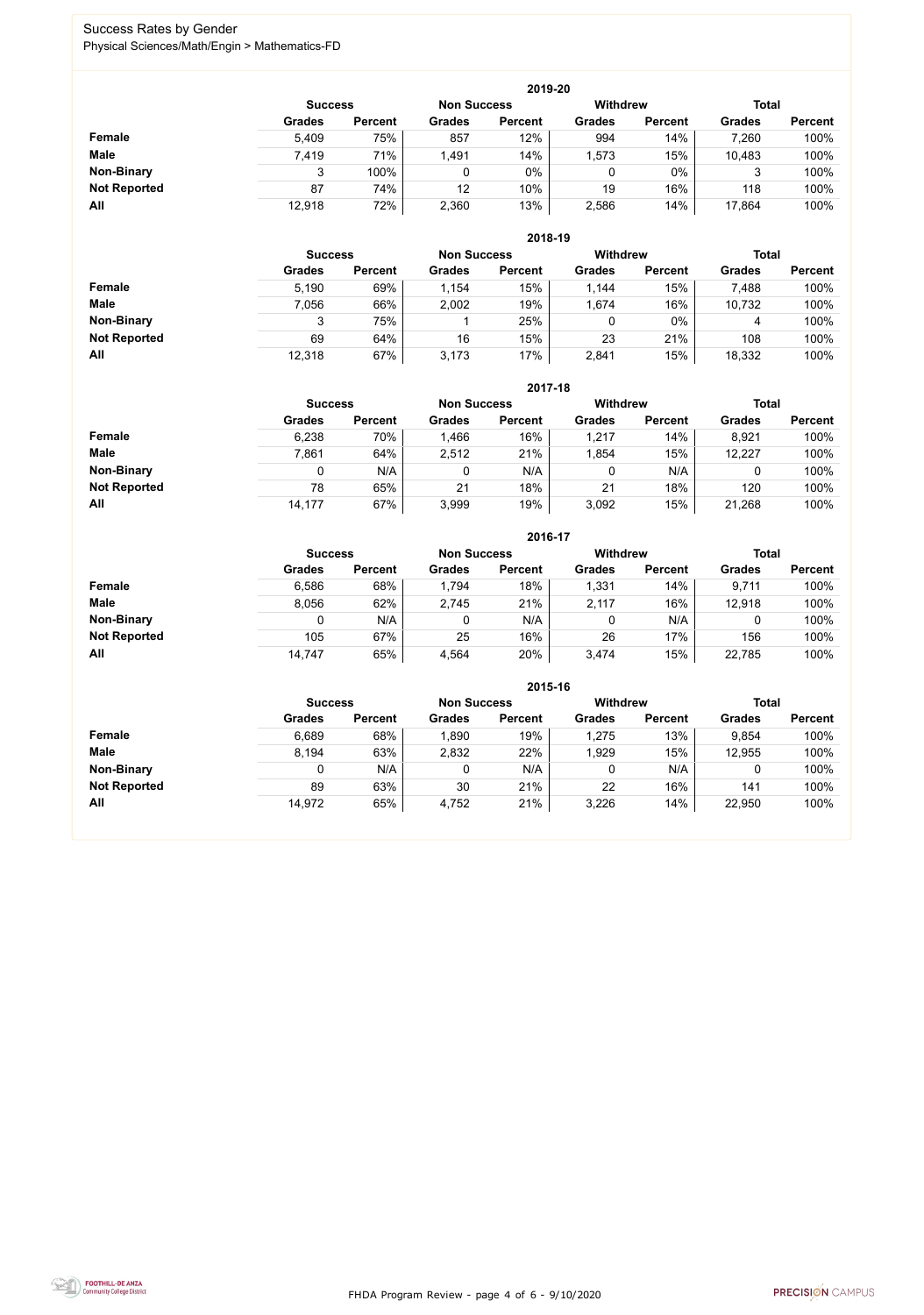FHDA Program Review - page 5 of 6 - 9/10/2020



### Success Rates by Age Physical Sciences/Math/Engin > Mathematics-FD

|            | 2019-20        |                    |               |                |                                 |                |               |                |  |  |
|------------|----------------|--------------------|---------------|----------------|---------------------------------|----------------|---------------|----------------|--|--|
|            | <b>Success</b> | <b>Non Success</b> |               |                | <b>Total</b><br><b>Withdrew</b> |                |               |                |  |  |
|            | <b>Grades</b>  | <b>Percent</b>     | <b>Grades</b> | <b>Percent</b> | <b>Grades</b>                   | <b>Percent</b> | <b>Grades</b> | <b>Percent</b> |  |  |
| 19 or less | 4,703          | 75%                | 841           | 13%            | 698                             | 11%            | 6,242         | 100%           |  |  |
| $20 - 24$  | 6,056          | 70%                | ,186          | 14%            | ,420                            | 16%            | 8,662         | 100%           |  |  |
| 25-39      | 1,952          | 73%                | 309           | 12%            | 418                             | 16%            | 2,679         | 100%           |  |  |
| $40 +$     | 207            | 74%                | 24            | 9%             | 50                              | 18%            | 281           | 100%           |  |  |
| All        | 12,918         | 72%                | 2,360         | 13%            | 2,586                           | 14%            | 17,864        | 100%           |  |  |

|            | 2018-19        |                    |               |                 |               |                |               |                |  |  |
|------------|----------------|--------------------|---------------|-----------------|---------------|----------------|---------------|----------------|--|--|
|            | <b>Success</b> | <b>Non Success</b> |               | <b>Withdrew</b> |               | <b>Total</b>   |               |                |  |  |
|            | <b>Grades</b>  | <b>Percent</b>     | <b>Grades</b> | <b>Percent</b>  | <b>Grades</b> | <b>Percent</b> | <b>Grades</b> | <b>Percent</b> |  |  |
| 19 or less | 4,339          | 72%                | 923           | 15%             | 735           | 12%            | 5,997         | 100%           |  |  |
| $20 - 24$  | 5,954          | 64%                | 1,766         | 19%             | 1,555         | 17%            | 9,275         | 100%           |  |  |
| 25-39      | 1,826          | 66%                | 444           | 16%             | 484           | 18%            | 2,754         | 100%           |  |  |
| $40 +$     | 199            | 65%                | 40            | 13%             | 67            | 22%            | 306           | 100%           |  |  |
| All        | 12,318         | 67%                | 3,173         | 17%             | 2,841         | 15%            | 18,332        | 100%           |  |  |

|            | 2017-18                              |                |               |                |                 |                |               |                |  |
|------------|--------------------------------------|----------------|---------------|----------------|-----------------|----------------|---------------|----------------|--|
|            | <b>Non Success</b><br><b>Success</b> |                |               |                | <b>Withdrew</b> |                | <b>Total</b>  |                |  |
|            | <b>Grades</b>                        | <b>Percent</b> | <b>Grades</b> | <b>Percent</b> | <b>Grades</b>   | <b>Percent</b> | <b>Grades</b> | <b>Percent</b> |  |
| 19 or less | 4,579                                | 72%            | 1,133         | 18%            | 687             | 11%            | 6,399         | 100%           |  |
| $20 - 24$  | 7,173                                | 64%            | 2,311         | 21%            | 1,777           | 16%            | 11,261        | 100%           |  |
| 25-39      | 2,195                                | 67%            | 517           | 16%            | 565             | 17%            | 3,277         | 100%           |  |
| $40 +$     | 230                                  | 69%            | 38            | 11%            | 63              | 19%            | 331           | 100%           |  |
| All        | 14,177                               | 67%            | 3,999         | 19%            | 3,092           | 15%            | 21,268        | 100%           |  |

|            | 2016-17        |                    |               |                 |               |                |               |                |  |  |
|------------|----------------|--------------------|---------------|-----------------|---------------|----------------|---------------|----------------|--|--|
|            | <b>Success</b> | <b>Non Success</b> |               | <b>Withdrew</b> |               | <b>Total</b>   |               |                |  |  |
|            | <b>Grades</b>  | <b>Percent</b>     | <b>Grades</b> | <b>Percent</b>  | <b>Grades</b> | <b>Percent</b> | <b>Grades</b> | <b>Percent</b> |  |  |
| 19 or less | 5,070          | 69%                | 1,379         | 19%             | 892           | 12%            | 7,341         | 100%           |  |  |
| $20 - 24$  | 7,375          | 62%                | 2,607         | 22%             | 1,942         | 16%            | 11,924        | 100%           |  |  |
| 25-39      | 2,042          | 65%                | 519           | 17%             | 578           | 18%            | 3,139         | 100%           |  |  |
| $40 +$     | 260            | 68%                | 59            | 15%             | 62            | 16%            | 381           | 100%           |  |  |
| All        | 14,747         | 65%                | 4,564         | 20%             | 3,474         | 15%            | 22,785        | 100%           |  |  |

|            | 2015-16                              |                |               |                |                 |                |               |                |  |
|------------|--------------------------------------|----------------|---------------|----------------|-----------------|----------------|---------------|----------------|--|
|            | <b>Non Success</b><br><b>Success</b> |                |               |                | <b>Withdrew</b> |                | <b>Total</b>  |                |  |
|            | <b>Grades</b>                        | <b>Percent</b> | <b>Grades</b> | <b>Percent</b> | <b>Grades</b>   | <b>Percent</b> | <b>Grades</b> | <b>Percent</b> |  |
| 19 or less | 5,506                                | 71%            | 1,473         | 19%            | 729             | 9%             | 7,708         | 100%           |  |
| $20 - 24$  | 7,219                                | 61%            | 2,664         | 23%            | 1,879           | 16%            | 11,762        | 100%           |  |
| 25-39      | 1,994                                | 64%            | 559           | 18%            | 556             | 18%            | 3,109         | 100%           |  |
| $40 +$     | 253                                  | 68%            | 56            | 15%            | 62              | 17%            | 371           | 100%           |  |
| All        | 14,972                               | 65%            | 4,752         | 21%            | 3,226           | 14%            | 22,950        | 100%           |  |